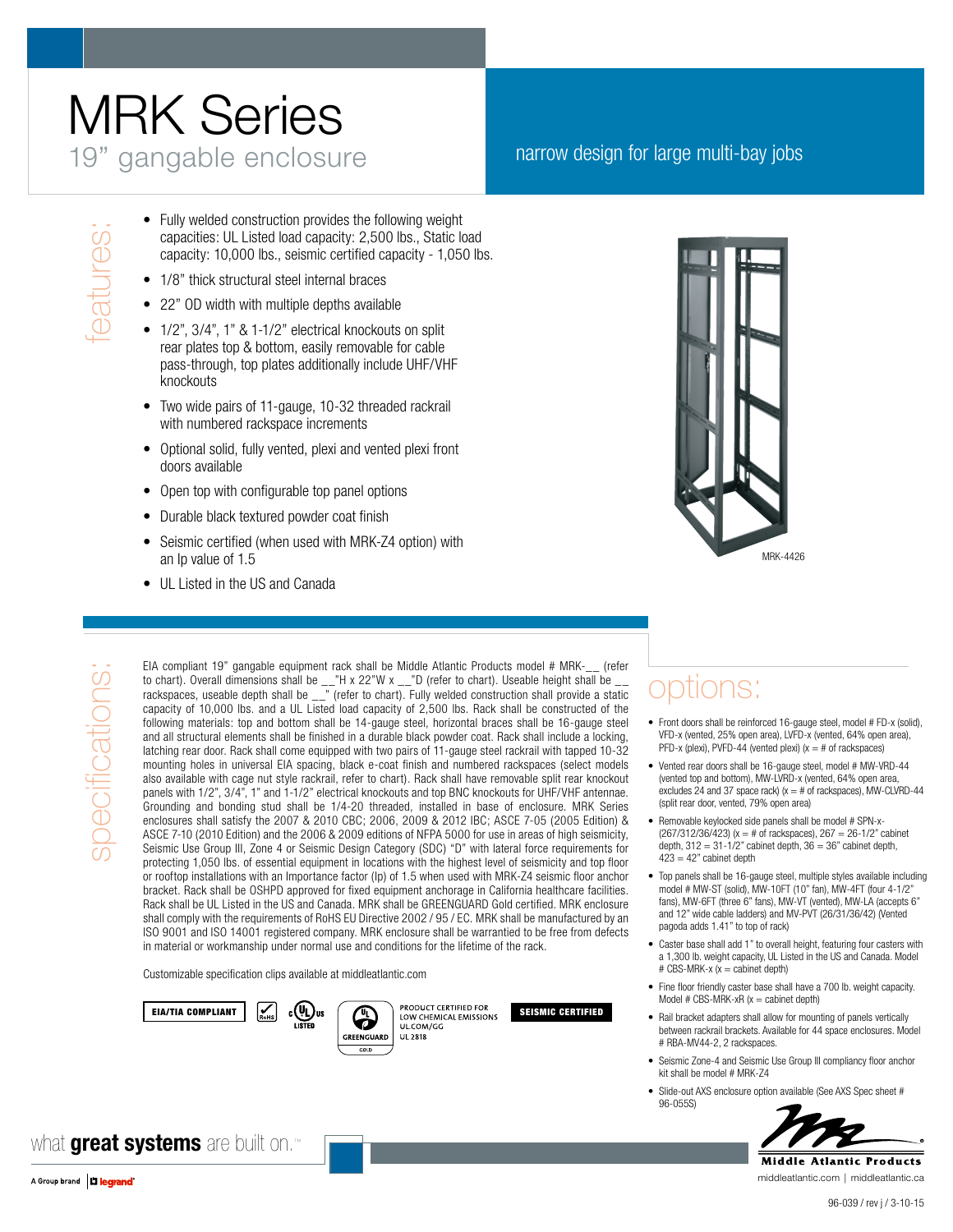### MRK Series configured a/v enclosure

#### configured A/V enclosure ships complete with the most commonly used accessories

- 
- Integrated fan top with proportional speed fan controller<br>
 Configurable rear door with bottom vent, solid locking fr<br>
 3-1/4" wide, 44 space vertical lacer strip<br>
 Six horizontal lacer bars<br>
 Twelve 8" Velcro® cable m Configurable rear door with bottom vent, solid locking front door
	- 3-1/4" wide, 44 space vertical lacer strip
	- Six horizontal lacer bars
	- Twelve 8" Velcro® cable management straps
	- Thin power strip, 20 Amp, 20 outlet with cord
	- Leveling feet
	- 100 gty. 10-32 mounting hardware
	- Available with or without sides
	- Ganging hardware available for add-a-bay models without sides



MRK-4426-AV-AB

EIA compliant 19" gangable equipment rack shall be Middle Atlantic Products model # MRK- \_\_-AV (refer to chart). Overall dimensions of rack shall be 83-1/8" H x \_\_" W x \_\_" D (refer to chart). Useable height shall be 44 rackspaces, useable depth shall be \_\_" (refer to chart). Fully welded construction shall provide static capacity of 10,000 lbs. and a UL Listed load capacity of 2,500 lbs. Rack shall be constructed of the following materials: top and bottom shall be 14-gauge steel, horizontal braces shall be 16-gauge steel, solid front door shall be 18-gauge steel and all structural elements shall be finished in a durable black powder coat. Rack shall include a locking, latching rear door. Rack shall come equipped with two pairs of 11-gauge steel rackrail with tapped 10-32 mounting holes in universal EIA spacing, black e-coat finish and numbered rackspaces. Rack shall include 100 qty. 10-32 mounting screws. Rack shall be equipped with one vertical lacer strip, Middle Atlantic Products model # LACE-44-OP. The LACE-44-OP is 3-1/4" wide and the useable height is 44 rackspaces. Rack shall also include four 'L' shaped straight and two 4" offset horizontal lacer bars and twelve, 8" Velcro® straps for cable management. Models intended for ganging (MRK-\_\_-AV-AB) (refer to chart) shall include ganging hardware for multi-bay installations. Rack shall feature integrated fan top, Middle Atlantic Products model # MW-10FT-FC for active thermal management. MW-10FT-FC shall feature proportional speed fan control and maximum airflow shall be 550 CFM. Rack shall have removable split rear knockout panels with 1/2", 3/4", 1" and 1-1/2" electrical knockouts and top BNC knockouts for UHF/VHF antennae. Grounding and bonding stud shall be 1/4-20 threaded, installed in base of enclosure. MRK Series enclosures shall satisfy the 2007 & 2010 CBC; 2006, 2009 & 2012 IBC; ASCE 7-05 (2005 Edition) & ASCE 7-10 (2010 Edition) and the 2006 & 2009 editions of NFPA 5000 for use in areas of high seismicity, Seismic Use Group III, Zone 4 or Seismic Design Category (SDC) "D" with lateral force requirements for protecting 1,050 lbs. of essential equipment in locations with the highest level of seismicity and top floor or rooftop installations with an Importance factor (Ip) of 1.5 when used with MRK-Z4 seismic floor anchor bracket. Rack shall be OSHPD approved for fixed equipment anchorage in California healthcare facilities. Rack shall include a high-density thin power distribution and shall be Middle Atlantic Products model # PDT-2020C-NS with 20 outlets and 20 amps. Thin power distribution shall be 72-3/4" long x 1" deep x 1.9" wide. JBox shall be 2" deep x 2" wide. Thin power distribution shall feature 20 NEMA 5-20R outlets. Corded power strip includes 20-amp protection and mounting hardware. Corded model shall be terminated with 10 foot power cord and NEMA 5-20P plug. PDT Series shall feature a black anodized finish. MRK and PDT Series shall be UL Listed in the US and Canada. MRK-\_\_-AV shall be GREENGUARD Gold Certified. MRK-\_\_-AV shall be RoHS EU Directive 2002/95/EC compliant. MRK-\_\_-AV shall be manufactured by an ISO 9001 and ISO 14001 registered company. PDT-2020C-NS and MW-10FT-FC shall be warrantied to be free from defects in material or workmanship under normal use and conditions for a period of 3 years. MRK enclosure shall be warrantied to be free from defects in material or workmanship under normal use and conditions for the lifetime of the rack.

Customizable specification clips available at middleatlantic.com







what **great systems** are built on.™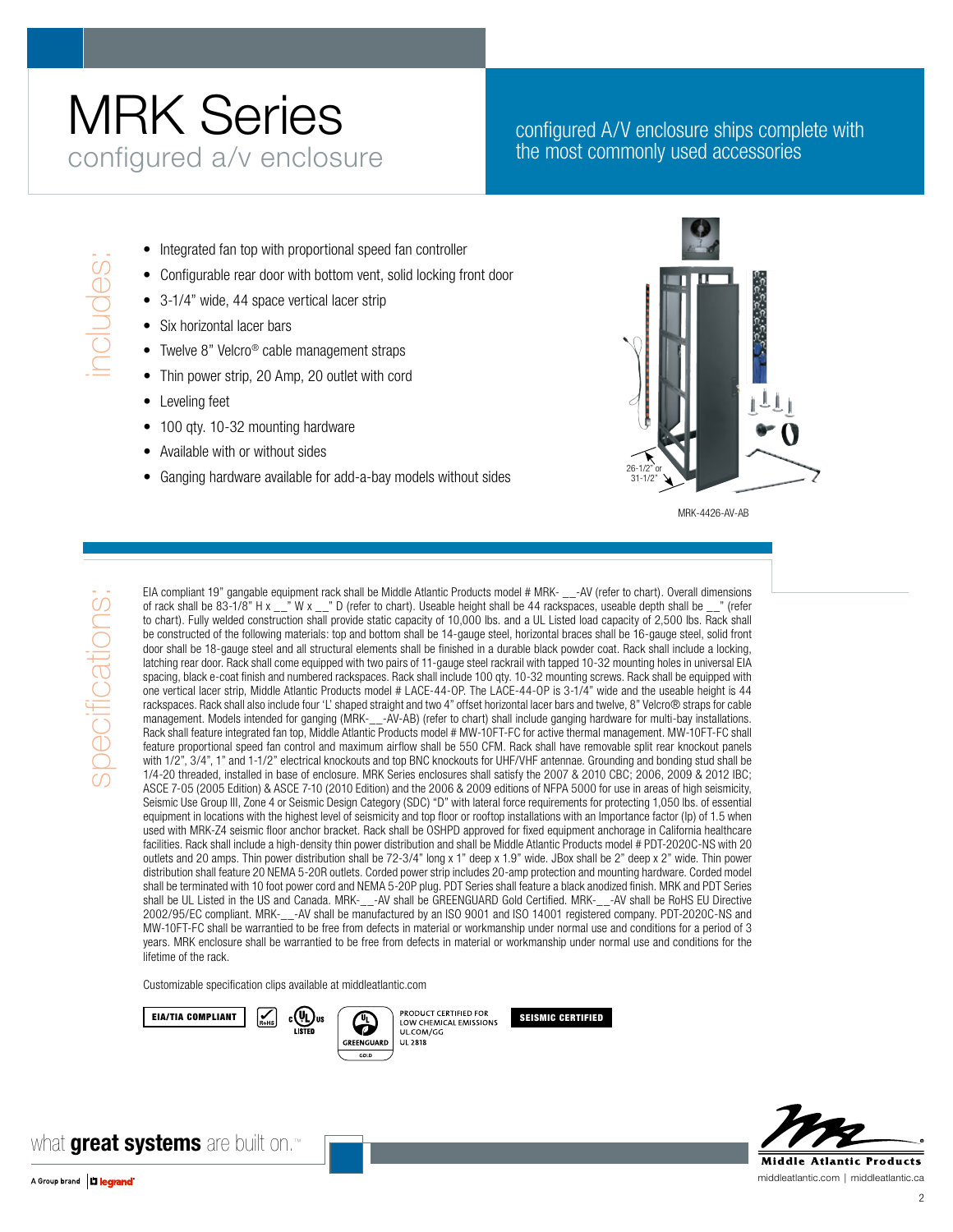# MRK Series configured NVR/DVR enclosures

complete NVR / DVR enclosure addresses the cable and thermal management needs of both network and digital video recording devices

- 
- Two pairs cage nut style rackrail (NVR enclosure)<br>■ Two pairs 10-32 threaded rackrail (DVR enclosure)<br>■ One pair of cage nut style Z-rail adapters (NVR enclosure)<br>■ Fully vented top<br>■ Fully perforated vented front door Two pairs 10-32 threaded rackrail (DVR enclosure)
	- One pair of cage nut style Z-rail adapters (NVR enclosure)
	- Fully vented top
	- Fully perforated vented front door and vented split rear door
	- 3-1/4" wide, 44 space vertical lacer strip
	- Six horizontal lacer bars
	- Twelve 8" Velcro<sup>®</sup> cable management straps
	- Thin power strip, 20 Amp, 20 outlet with cord
	- One each 1 space and 2 space brush grommet
	- Leveling feet
	- 100 qty. 6mm threaded cage nuts and rack screws (NVR enclosure)
	- 50 qty. 10-32 threaded cage nuts and rack screws (NVR enclosure)
	- 100 qty. 10-32 mounting hardware (DVR enclosure)
	- Available with or without sides
	- Ganging hardware available for add-a-bay models without sides



MRK-4436-NVR-AB

specifications specifications:

EIA compliant 19" gangable equipment rack shall be Middle Atlantic Products model # MRK- \_\_-DVR (NVR) (refer to chart). Overall dimensions of rack shall be 83-1/8" H x \_\_" W x \_\_" D (refer to chart). Useable height shall be 44 rackspaces, useable depth shall be \_\_" (refer to chart). Fully welded construction shall provide a static capacity of 10,000 lbs. and a UL Listed load capacity of 2,500 lbs. Rack shall be constructed of the following materials: top and bottom shall be 14-gauge steel, horizontal braces shall be 16-gauge steel, perforated vented front door shall be 18-gauge steel and all structural elements shall be finished in a durable black powder coat. Rack shall include a locking, latching rear door. Rack shall come equipped with two pairs of 11-gauge steel rackrail with tapped mounting holes in universal EIA spacing, black e-coat finish and numbered rackspaces. Rack shall include 100 qty. 10-32 mounting screws (DVR enclosure) or 100 qty. 6mm cage nuts and rack screws with 50 qty. 10-32 threaded cage nuts and rack screws (NVR enclosure). Rack shall be equipped with one vertical lacer strip, Middle Atlantic Products model # LACE-44-OP. The LACE-44-OP is 3-1/4" wide and the useable height is 44 rackspaces. Rack shall also include four 'L' shaped straight and two 4" offset horizontal lacer bars and twelve, 8" Velcro® straps for cable management. Models intended for ganging (MRK-\_\_-\_ -AB) (refer to chart) shall include ganging hardware for multi-bay installations. Rack shall have removable split rear knockout panels with 1/2", 3/4", 1" and 1-1/2" electrical knockouts and top BNC knockouts for UHF/VHF antennae. Grounding and bonding stud shall be 1/4-20 threaded, installed in base of enclosure. MRK Series enclosures shall satisfy the 2007 & 2010 CBC; 2006, 2009 & 2012 IBC; ASCE 7-05 (2005 Edition) & ASCE 7-10 (2010 Edition) and the 2006 & 2009 editions of NFPA 5000 for use in areas of high seismicity, Seismic Use Group III, Zone 4 or Seismic Design Category (SDC) "D" with lateral force requirements for protecting 1,050 lbs. of essential equipment in locations with the highest level of seismicity and top floor or rooftop installations with an Importance factor (Ip) of 1.5 when used with MRK-Z4 seismic floor anchor bracket. Rack shall be OSHPD approved for fixed equipment anchorage in California healthcare facilities. Rack shall include a high-density thin power distribution and shall be Middle Atlantic Products model # PDT-2020C-NS with 20 outlets and 20 amps. Thin power distribution shall be 72-3/4" long x 1" deep x 1.9" wide. J-Box shall be 2" deep x 2" wide. Thin power distribution shall feature 20 NEMA 5-20R outlets. Corded power strip includes 20 amp protection and mounting hardware. Corded model shall be terminated with 10 foot power cord and NEMA 5-20P plug. PDT Series shall feature a black anodized finish. MRK and PDT Series shall be UL Listed in the US and Canada. MRK-\_\_-DVR (NVR) shall be GREENGUARD Gold Certified. MRK-\_\_-DVR (NVR) shall be RoHS EU Directive 2002/95/EC compliant. MRK-\_\_-DVR (NVR) shall be manufactured by an ISO 9001 and ISO 14001 registered company. PDT-2020C-NS shall be warrantied to be free from defects in material or workmanship under normal use and conditions for a period of 3 years. MRK enclosure shall be warrantied to be free from defects in material or workmanship under normal use and conditions for the lifetime of the rack.

Customizable specification clips available at middleatlantic.com



UL.COM/GG GREENGUARD **UL 2818** 

what **great systems** are built on.

**Middle Atlantic Products** middleatlantic.com | middleatlantic.ca